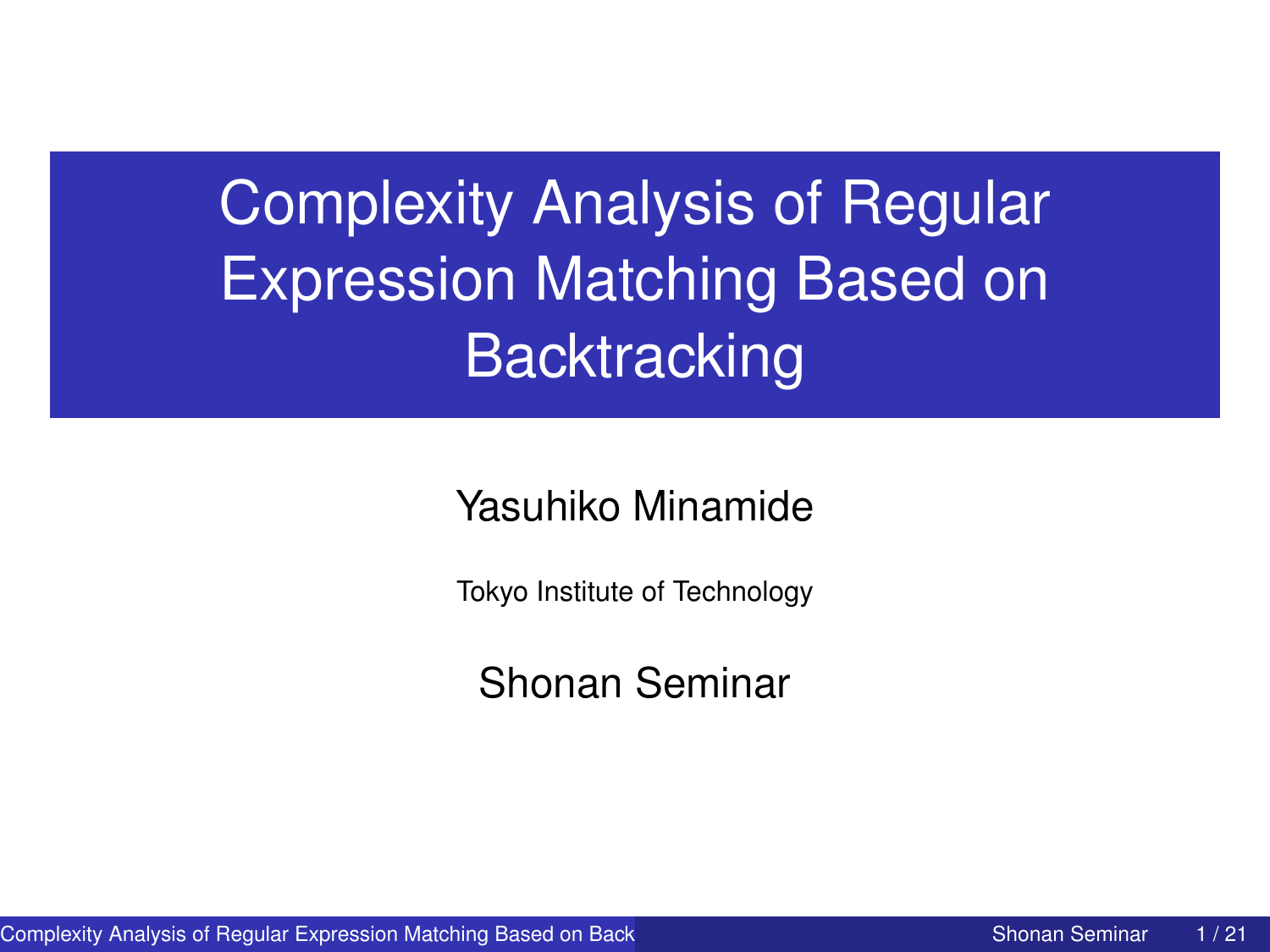#### Matching Based on Backtracking

Regular expression matching is implemented with backtracking in most programming languages.

Example: matching *a*|*b* <sup>∗</sup>*a* with *ba*



 $\mathbf{r}_1|\mathbf{r}_2$ :  $\mathbf{r}_1$  has a higher priority.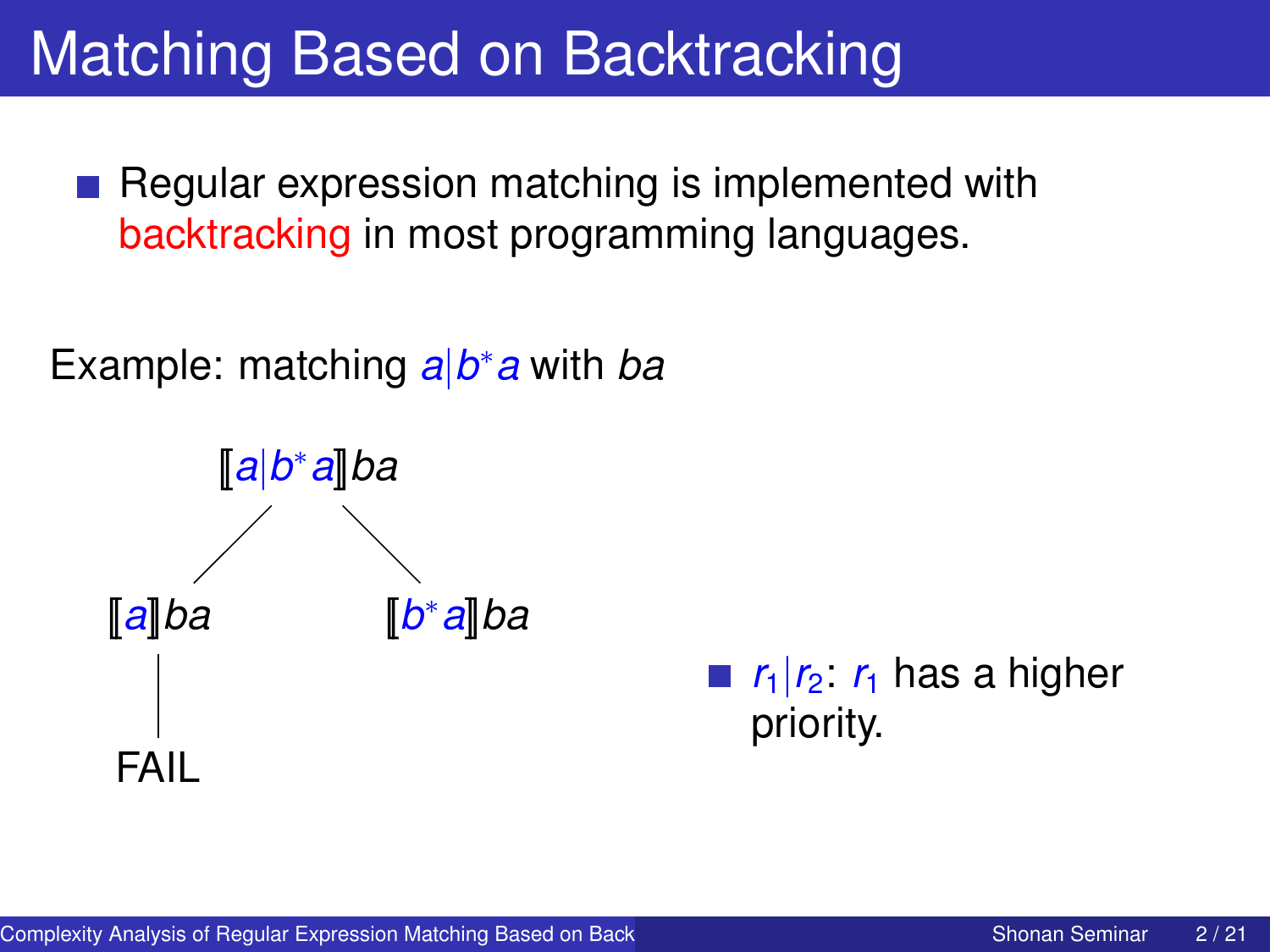#### Matching Based on Backtracking

Regular expression matching is implemented with backtracking in most programming languages.

Example: matching *a*|*b* <sup>∗</sup>*a* with *ba*



 $r^*$  is expanded to  $rr^*$ <sub> $|\epsilon$ </sub>.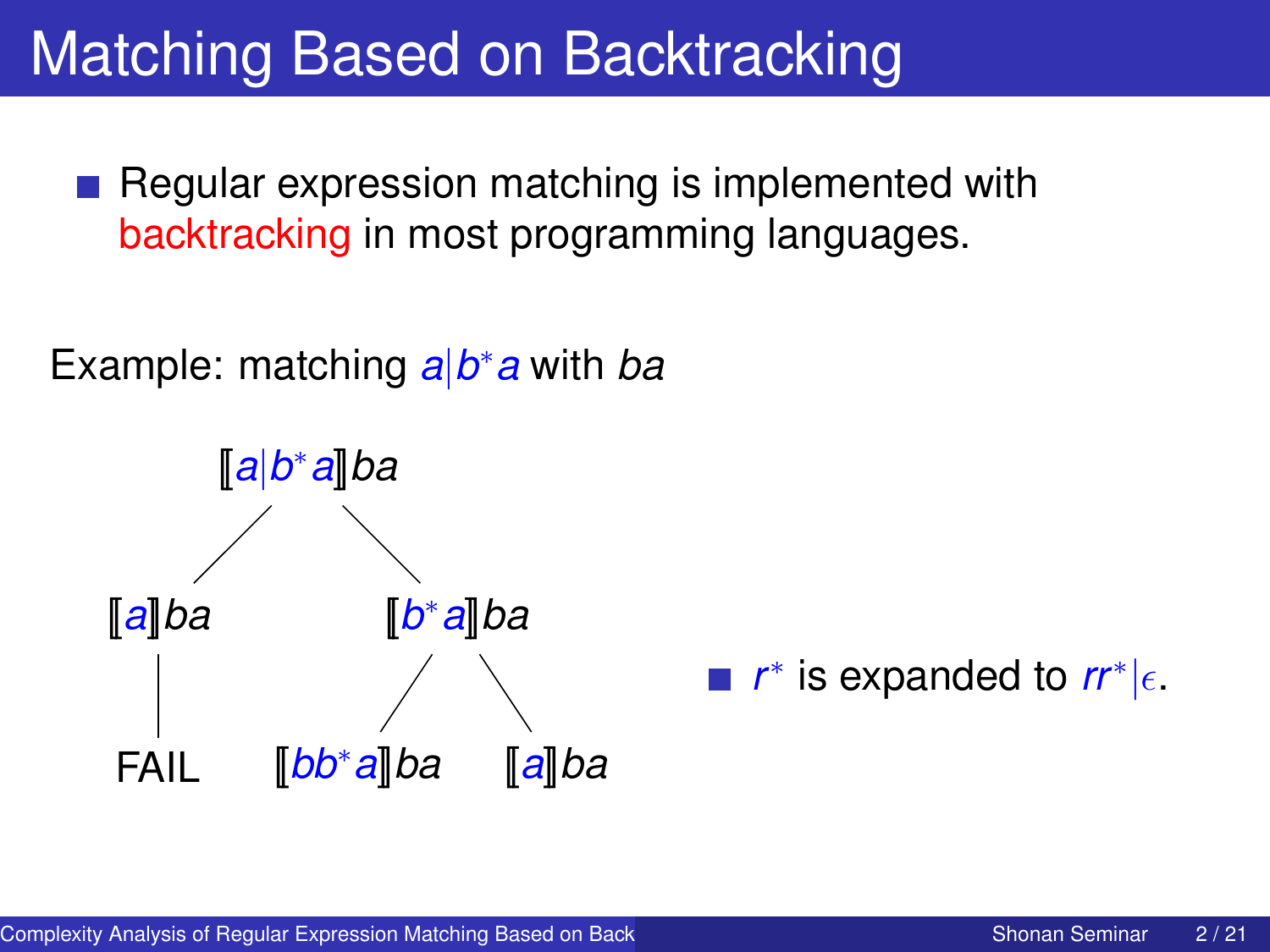

[[*a*]]*ba* Running time ≈ Size of search tree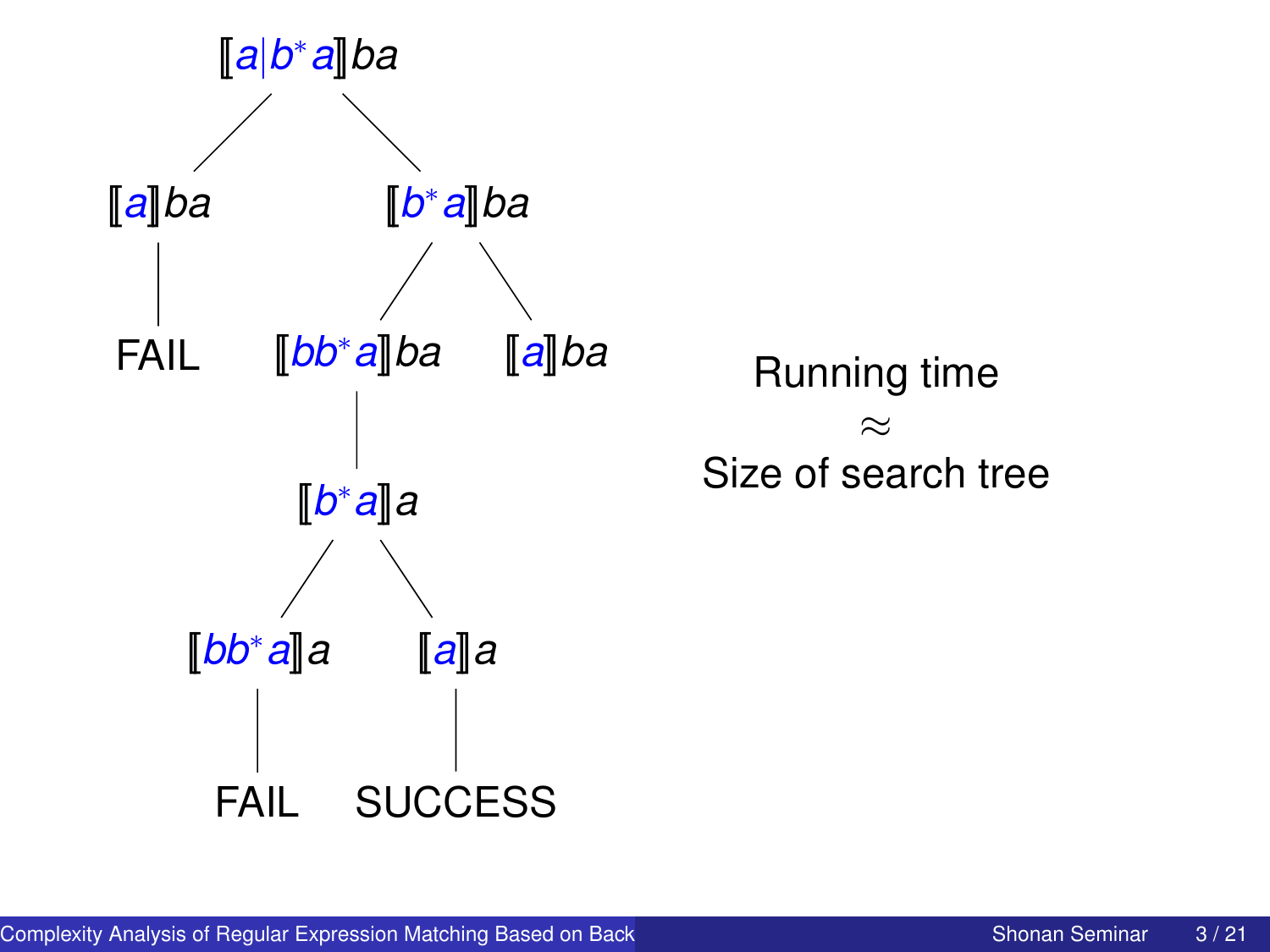# Time Complexity

#### Exponential in worst case

- DoS vulnerabilities
- may affect the result of matching in some implementations
	- $\triangleright$  limit on the number of matching steps (PCRE)
- Very hard to quess the complexity

Example:

$$
\begin{array}{lll}a^* & : & O(n) \\ a^*a^* & : & O(n^2) \\ (a|a)^*, (a^*)^* & : & O(2^n) \end{array}
$$

Can you guess? ( . (dot) matches any character)

| $*$ $*$ |    | O(?) |
|---------|----|------|
| .*a.*a  |    | O(?) |
| .*a.*b  | t. | O(?) |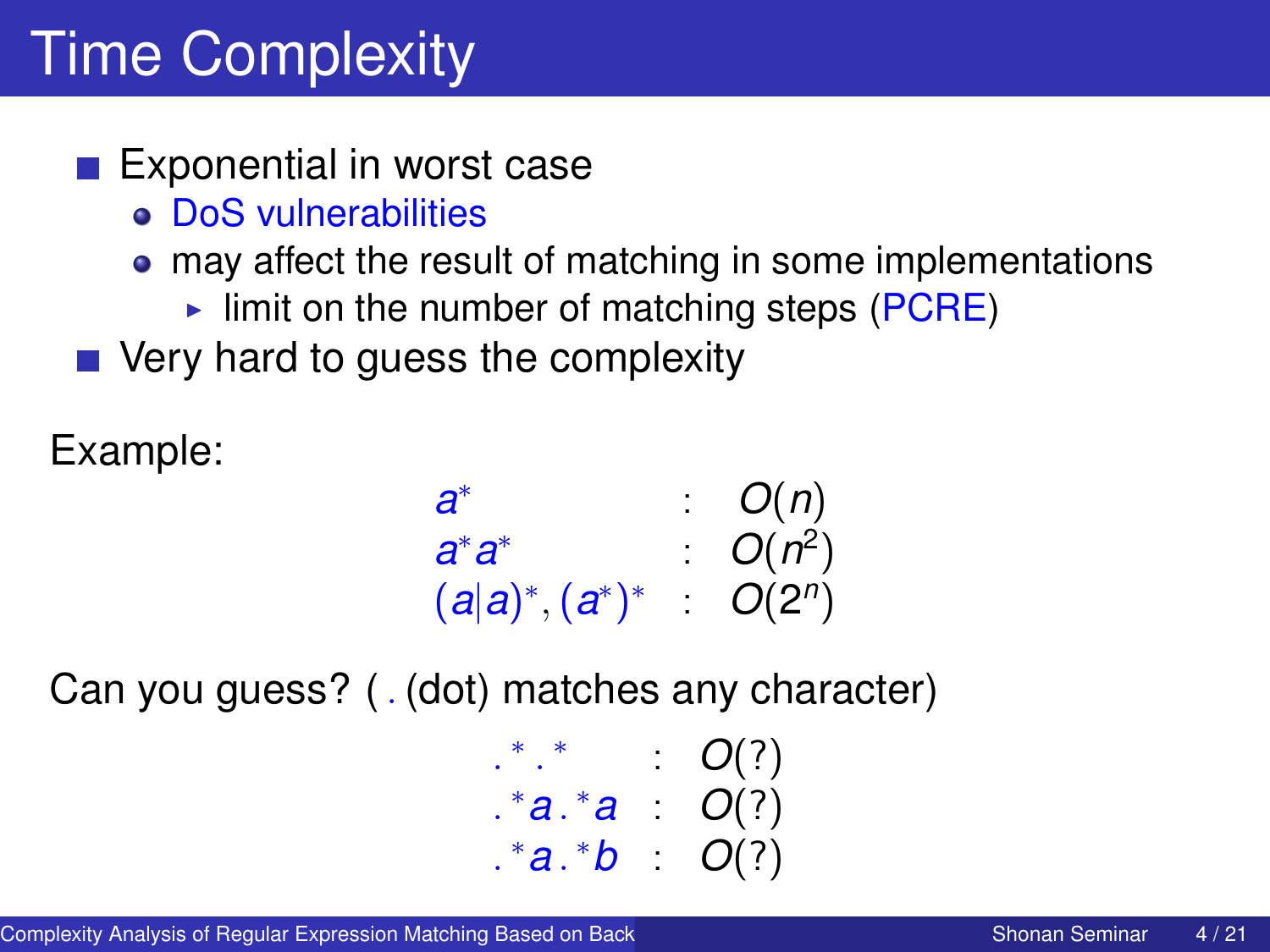# Time Complexity

#### $\blacksquare$  Exponential in worst case

- DoS vulnerabilities
- may affect the result of matching in some implementations
	- $\triangleright$  limit on the number of matching steps (PCRE)
- $\blacksquare$  Very hard to quess the complexity

Example:

$$
\begin{array}{lll}a^* & : & O(n) \\ a^*a^* & : & O(n^2) \\ (a|a)^*, (a^*)^* & O(2^n) \end{array}
$$

Can you guess? ( . matches any character)

| $\cdot$ * *       |  | $\therefore$ $O(n)$ (first branch succeeds) |
|-------------------|--|---------------------------------------------|
| $.*a.*a : O(n)$   |  |                                             |
| $.*a.*b : O(n^2)$ |  |                                             |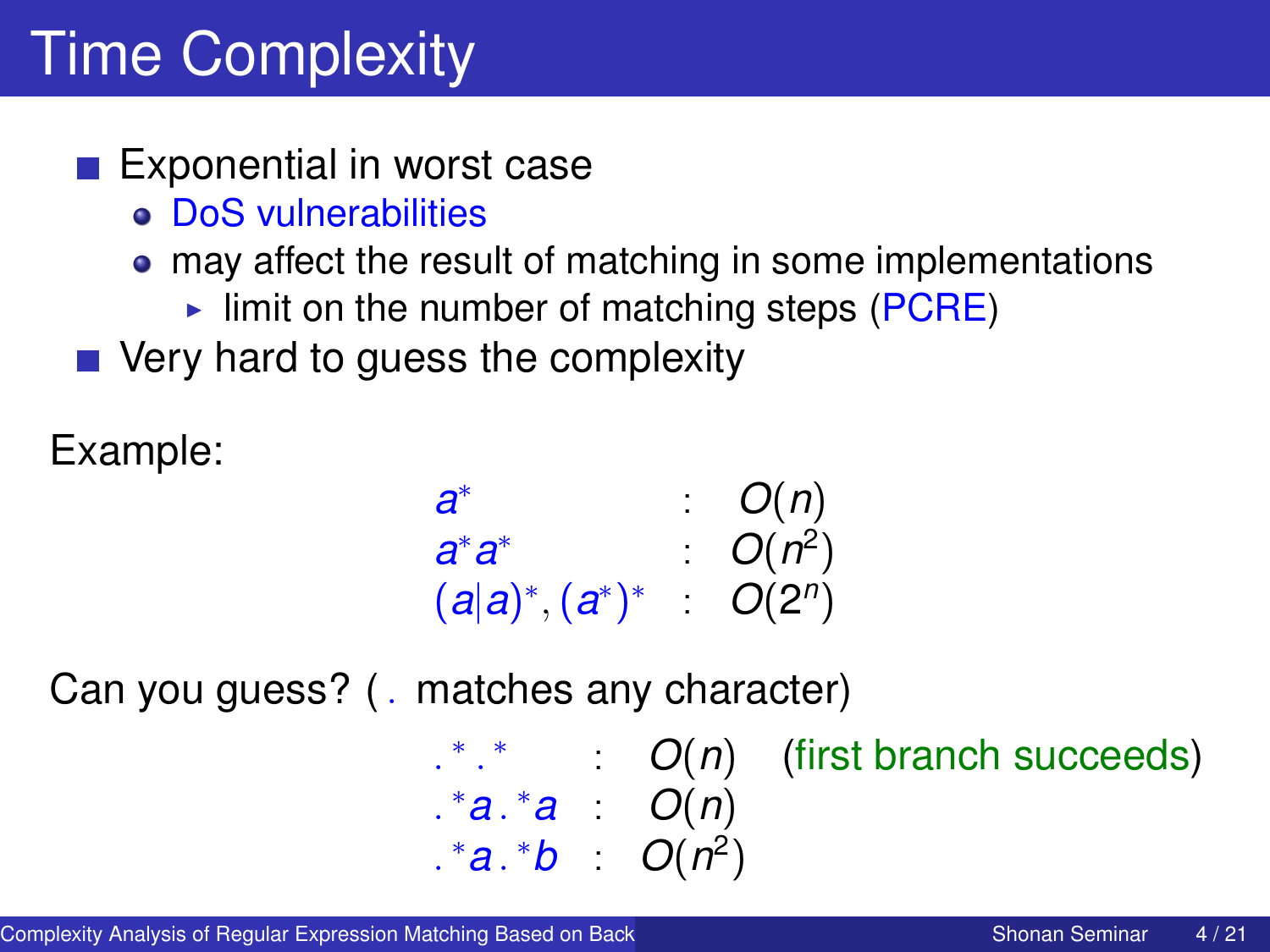## Our Complexity Analysis

Given regular expression *r*

Precisely decide the time complexity of [[*r*]]*w*:

- $\Theta(n^i)$ : the degree *i* is decided.
- **e** exponential

where *n* is the length of *w*.

$$
O(f(n)) = \{g(n) \mid \exists c.\exists n_0.\forall n \geq n_0.g(n) \leq cf(n)\} \newline \Omega(f(n)) = \{g(n) \mid \exists c.\exists n_0.\forall n \geq n_0.g(n) \geq cf(n)\} \newline \Theta(f(n)) = O(f(n)) \cap \Omega(f(n))
$$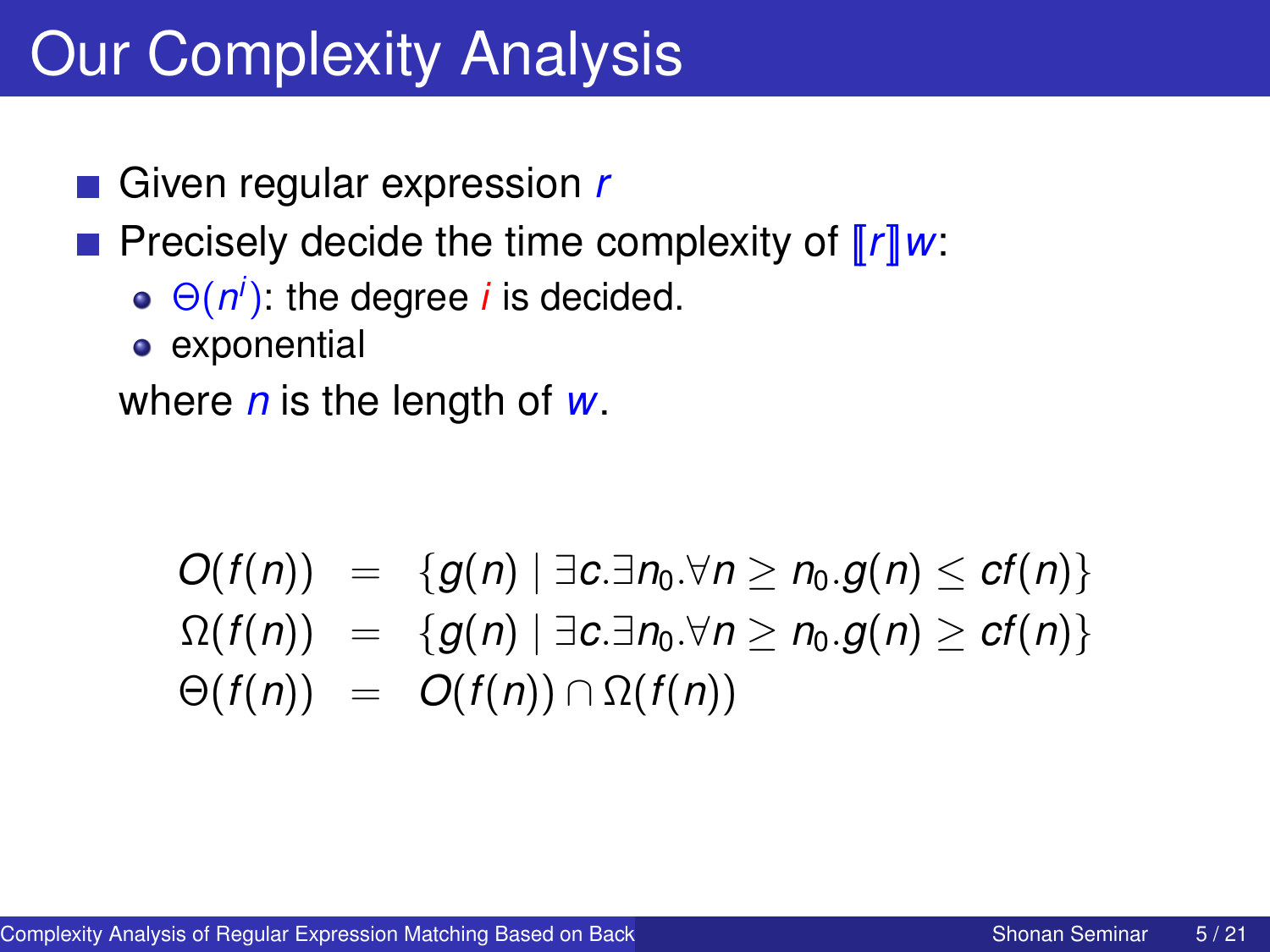## Our Complexity Analysis

Given regular expression *r*

Precisely decide the time complexity of [[*r*]]*w*:

- $\stackrel{\infty}{\Theta}$ (*n<sup>i</sup>*): the degree *i* is decided.
- exponential

$$
\widetilde{\Omega}(f(n)) = \{g(n) \mid \exists c. \forall n_0. \exists n \ge n_0. g(n) \ge cf(n)\}
$$
  

$$
g(n) \ge cf(n) \text{ for infinitely many } n
$$
  

$$
\widetilde{\Theta}(f(n)) = O(f(n)) \cap \widetilde{\Omega}(f(n))
$$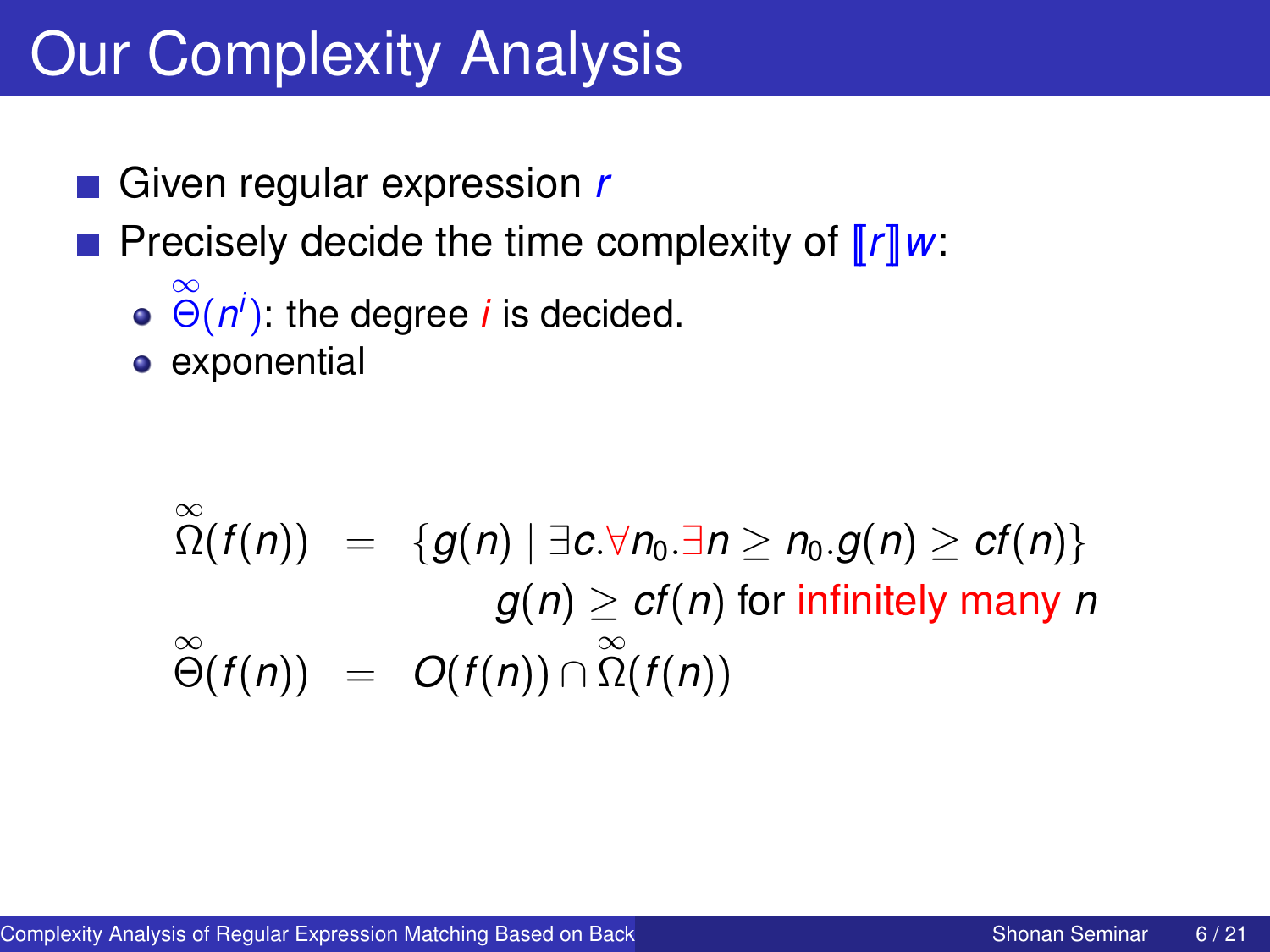## Our Complexity Analysis

Given regular expression *r*

Precisely decide the time complexity of [[*r*]]*w*:

- $\stackrel{\infty}{\Theta}$ (*n<sup>i</sup>*): the degree *i* is decided.
- exponential

Why ∞ Θ(*n i* )?

- Consider (. . )<sup>\*</sup> |a<sup>\*</sup>a<sup>\*</sup>
	- Even length:  $( ...)$ <sup>\*</sup> succeeds.  $\Rightarrow \Theta(n)$
	- Odd length:  $(. .)^*$  fails.  $\Rightarrow \Theta(n^2)$

Not in  $\Theta(n^2)$ , but in  $\stackrel{\infty}{\Theta}(n^2)$ .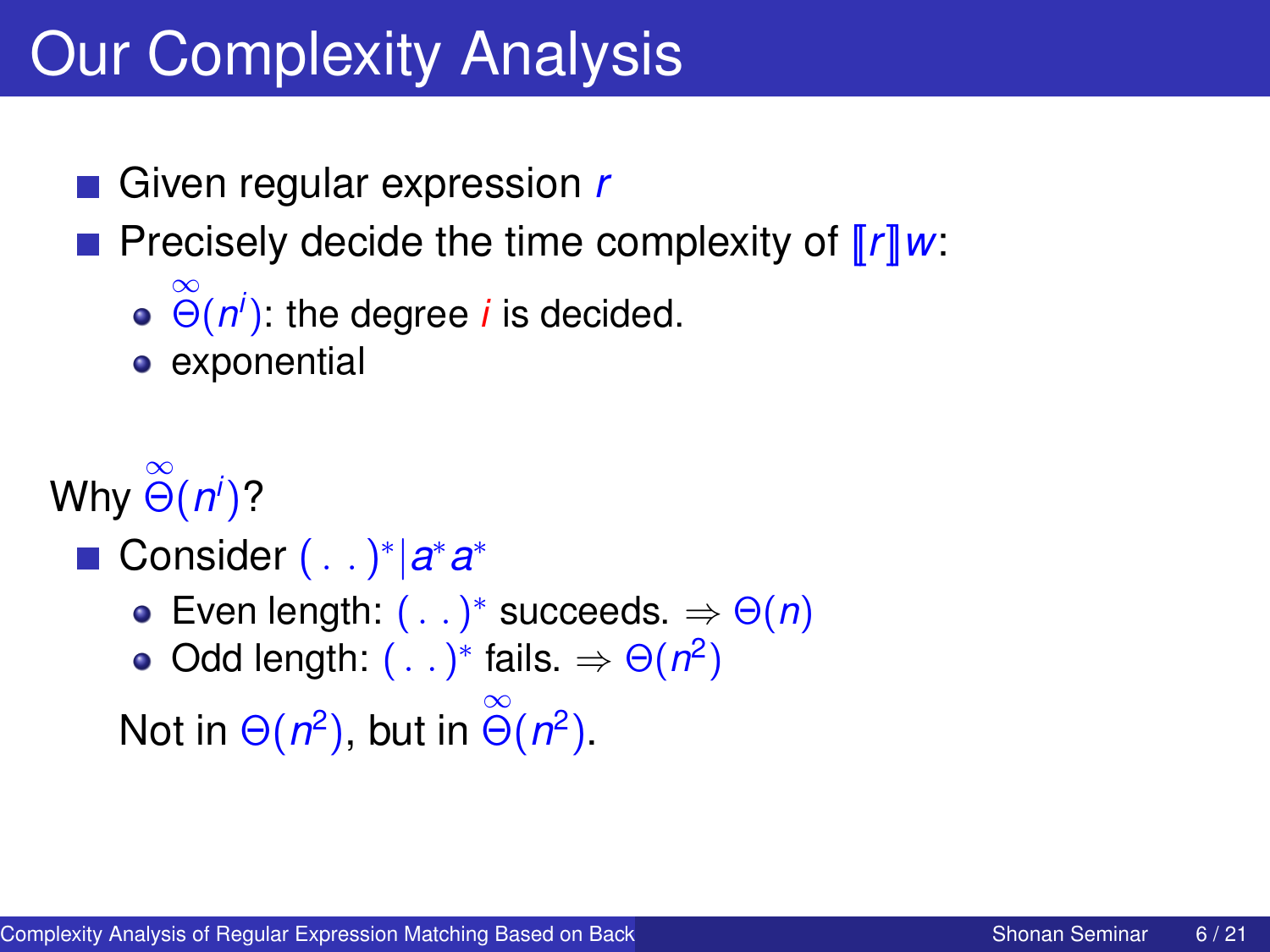### Experimental Results

393 regular expressions obtained from popular Web  $\mathcal{C}_{\mathcal{A}}$ programs.

| order                                         | # expressions |
|-----------------------------------------------|---------------|
| O(n)                                          | 338           |
| $\overline{\overset{\infty}{\Theta}(n^2)}$    | 44            |
| $\stackrel{\infty}{\Theta}$ (n <sup>3</sup> ) |               |
| timeout (900s)                                |               |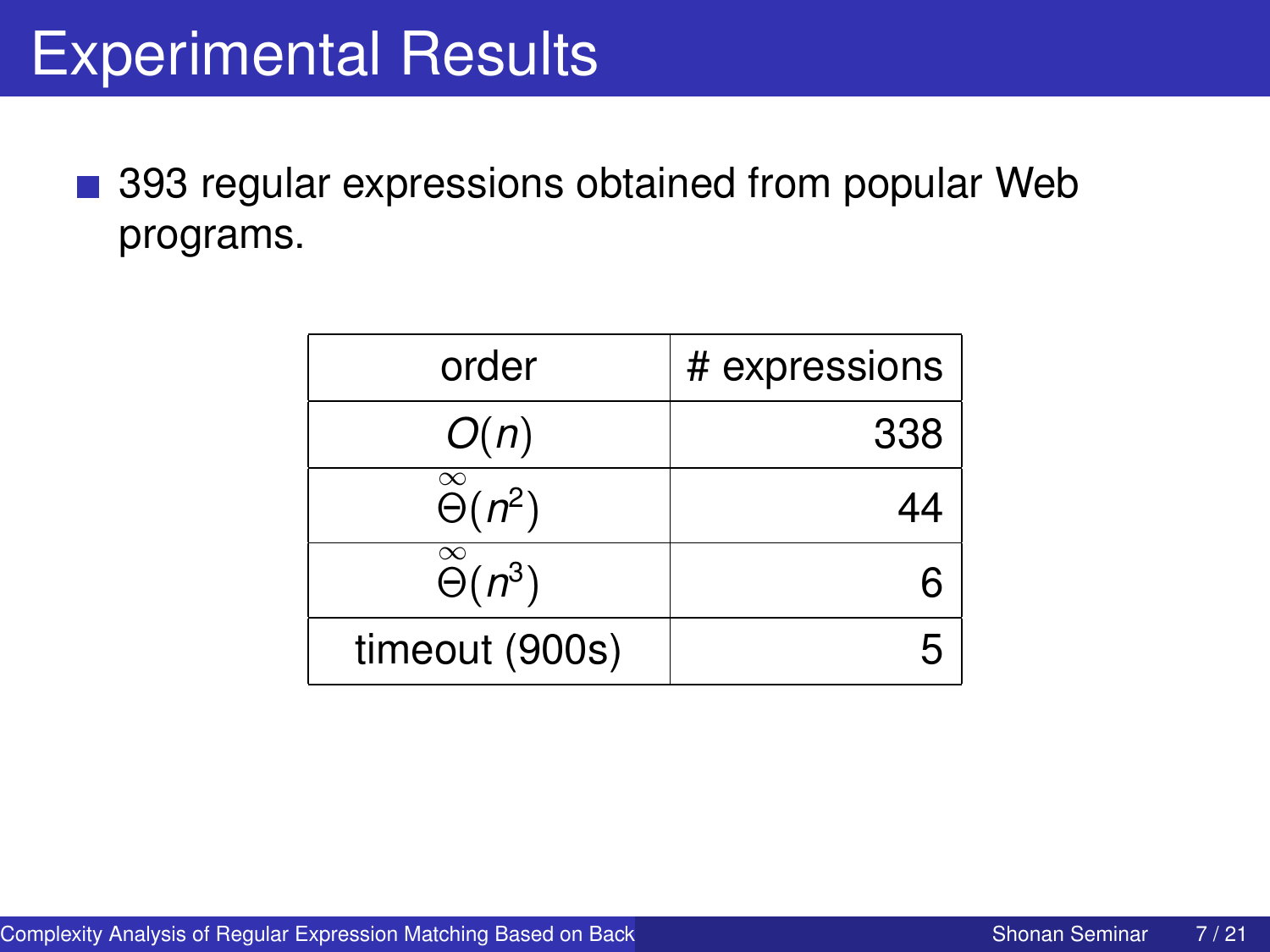## Experimental Results

Our implementation generates a pattern of strings that shows the behavior of its order.

pattern for  $\Theta(n^i)$   $(i > 1)$ 

$$
\overbrace{u_1v_1^n u_2v_2^{n} \cdots u_{i-1}v_{i-1}^{n}}^{i-1} w
$$

- Pattern generated by our implementation
	- $\mathsf{regular} \textnormal{ expression: } \texttt{} \texttt{(.*?)} \texttt{<}/\texttt{image>} \in \overset{\infty}{\Theta} (n^3)$
	- **pattern:**  $>\lim_{n\to\infty}$  (e> $\leq$ image)<sup>*n*</sup> >  $>$ <sup>*n*</sup> >/imag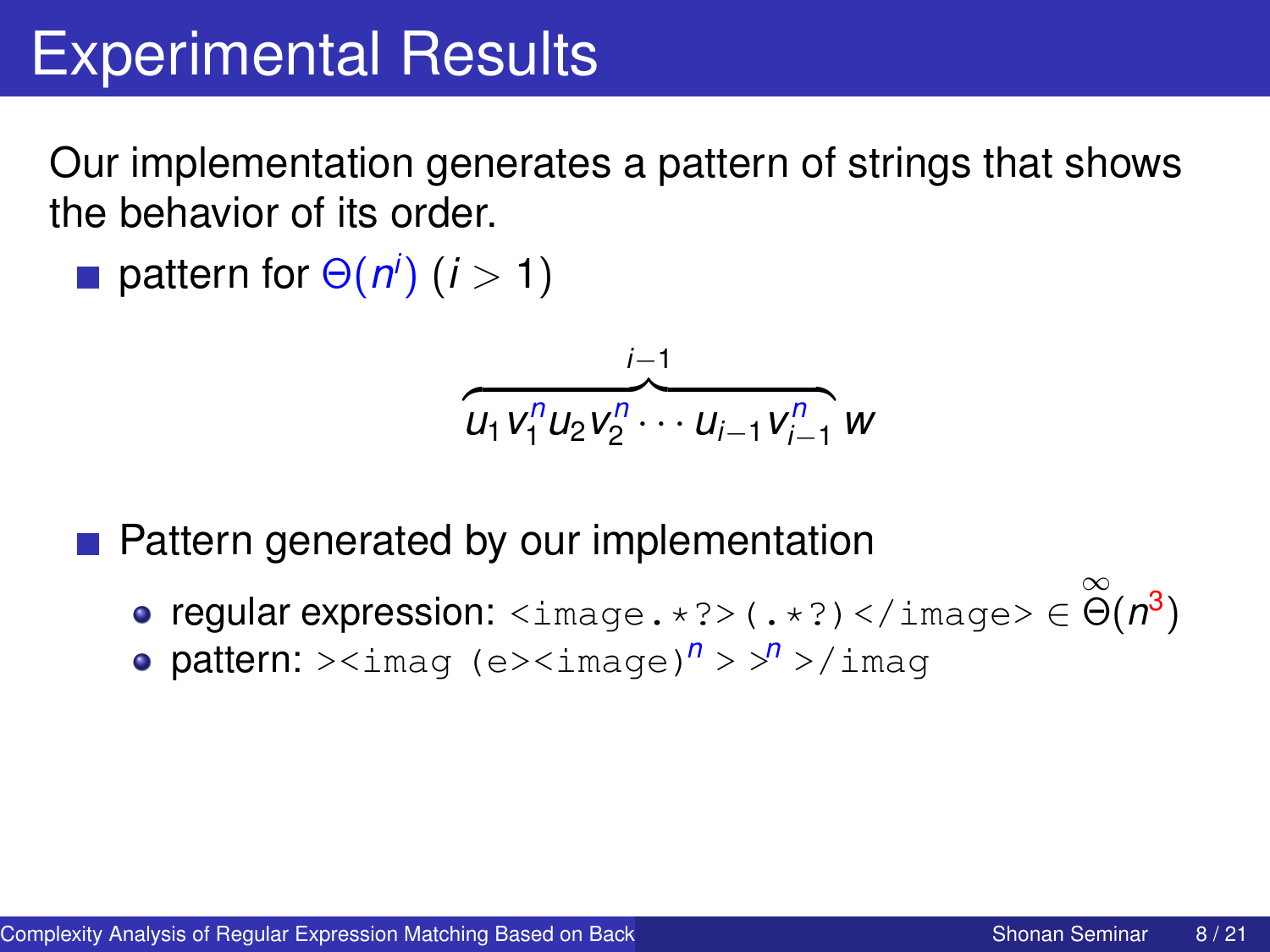## Our Complexity Analysis: Internals

- **Translate** *r* into a topdown tree transducer  $T<sub>r</sub>$  with regular lookahead
	- output a tree representing computation by backtracking
	- lookahead is used to encode depth-first search strategy
- **Apply an extension of growth complexity analysis for** topdown tree transducers [Aho & Ullman, 1971]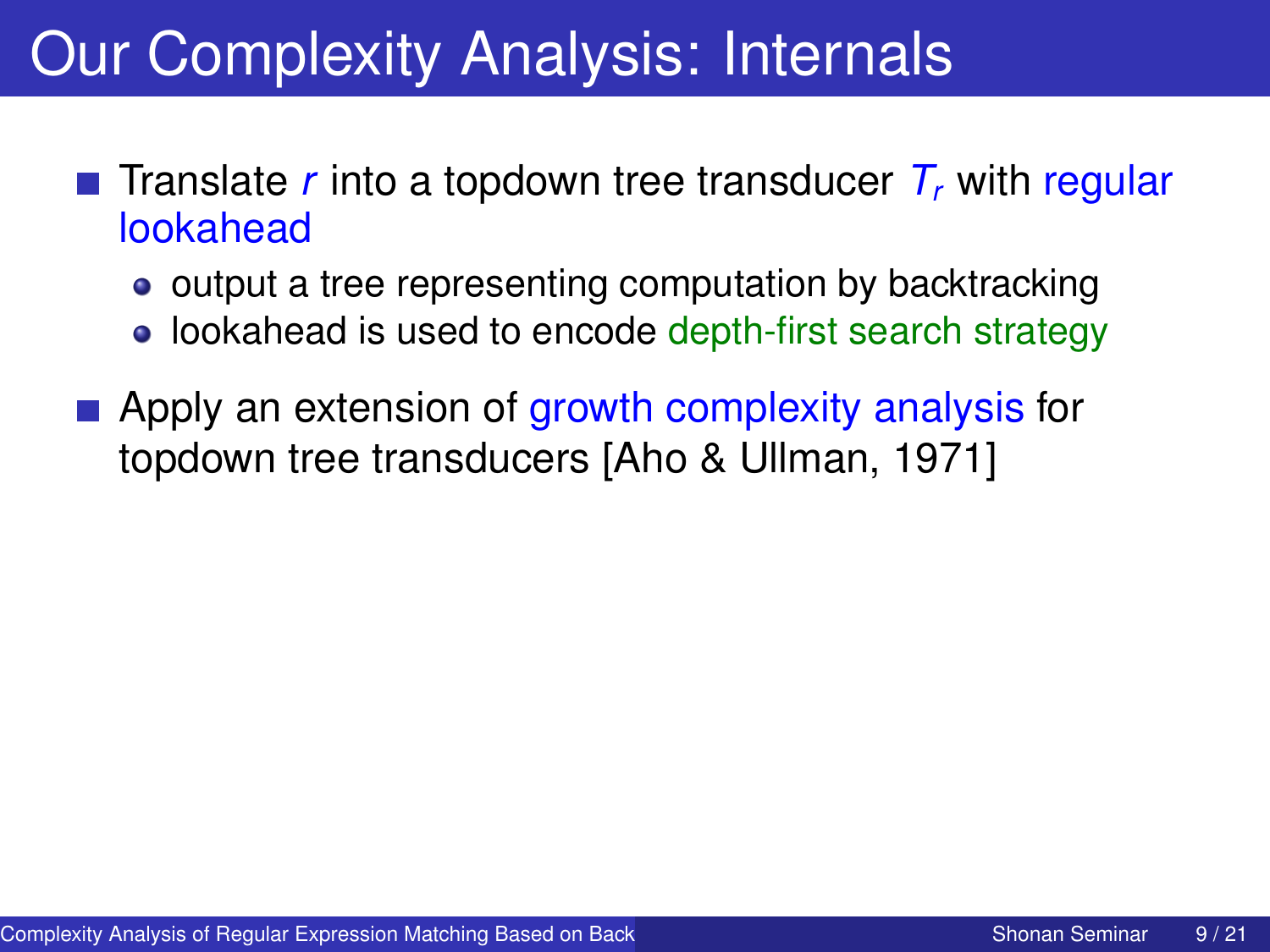## Example: Tree Transducer for Matching

[a<sup>\*</sup>a<sup>\*</sup>]: state corresponding to regular expression a<sup>\*</sup>a<sup>\*</sup>.

 $\blacksquare$  Transducer that searches all possible matches

$$
\begin{array}{rcl}\n\llbracket a^*a^* \rrbracket(a(x)) & \to & \text{or}(\llbracket a^*a^* \rrbracket(x), \llbracket a^* \rrbracket(x)) \\
\llbracket a^* \rrbracket(a(x)) & \to & \text{or}(\llbracket a^*a^* \rrbracket(x), \llbracket \epsilon \rrbracket(x)) \\
\vdots\n\end{array}
$$

**Transducer with regular lookahead simulating matching** based on backtracking

$$
\begin{array}{ccc}\n[a^*a^*](a(x)) & \stackrel{x \notin a^*}{\to} & \text{or}(\llbracket a^*a^*](x), \llbracket a^*](x)) \\
[a^*a^*](a(x)) & \stackrel{x \in a^*}{\to} & \text{lt}(\llbracket a^*a^*](x))\n\end{array}
$$

if  $x \in \mathbf{a}^*$ ,  $[\![\mathbf{a}^* \mathbf{a}^*]\!](x)$  succeeds and  $[\![\mathbf{a}^*]\!](x)$  is not executed.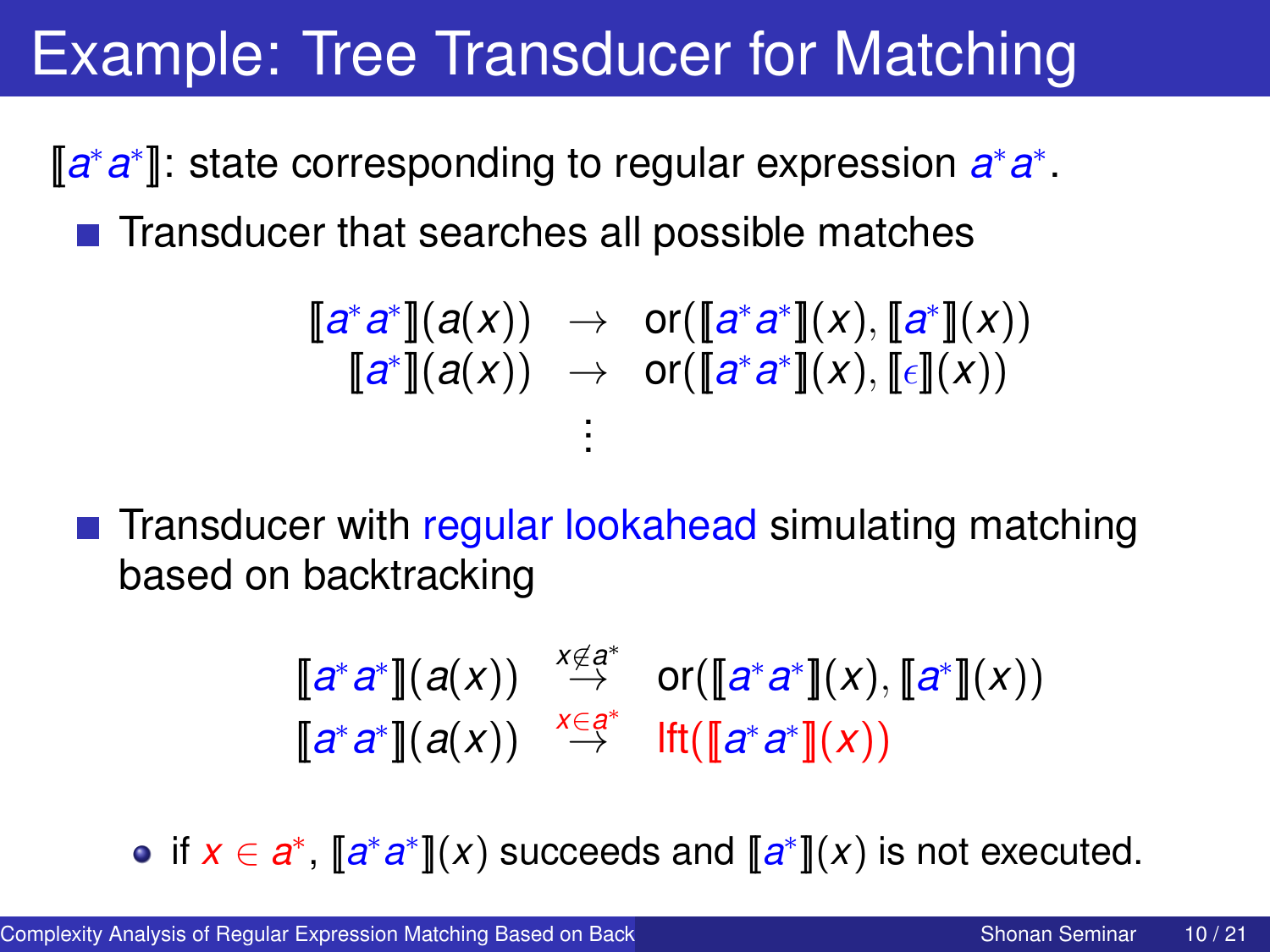## Growth Complexity Analysis [Aho & Ullman, 1971]

Definition [growth function] For a topdown (string-to-tree) transducer *T*

 $S_{\tau}(n) = \max_{w \in \mathcal{F}^n} |T(w)|$ 

(for simplicity, we consider string-to-tree transducers)

#### Theorem

We can precisely decide the growth complexity of transducer *T*.

- ${\cal S}_{\cal T} (n) \in \Theta (n^i)$ : the degree  $i$  is decided.
- $S_T(n)$  is exponential

*Aho and Ullman, Translations on a context free grammar Information and Control, 19(5), 1971*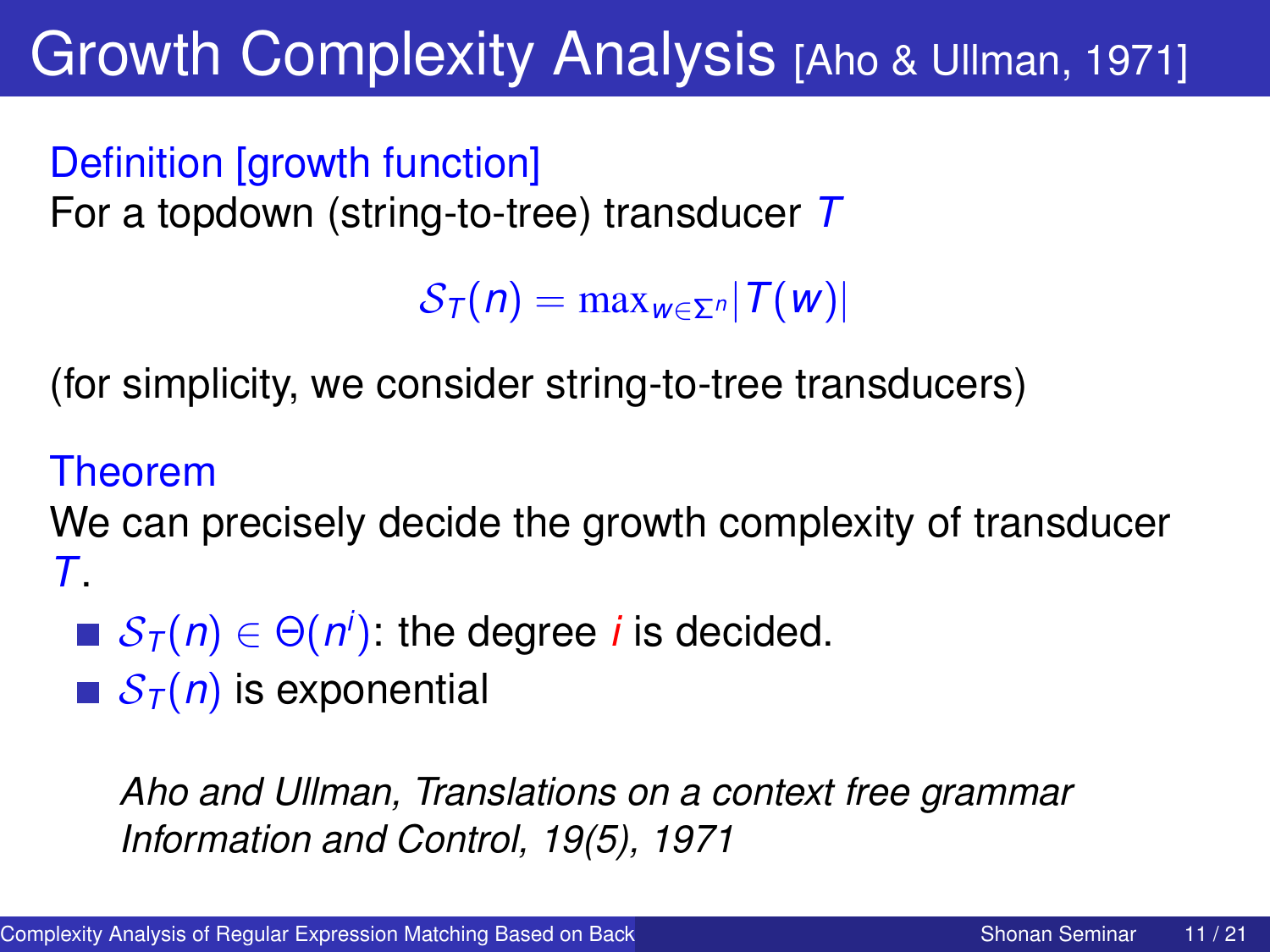## Our Revision: Growth Complexity Analysis

We can precisely decide the growth complexity of  $S_{\tau}(n)$ .

- Aho & Ullman: topdown tree transducers
	- Θ(*n i* ): the degree *i* is decided.
	- **e** exponential
- Our Revision: topdown tree transducers with regular lookahead
	- $\stackrel{\infty}{\Theta}$ (*n<sup>i</sup>*): the degree *i* is decided.
	- **e** exponential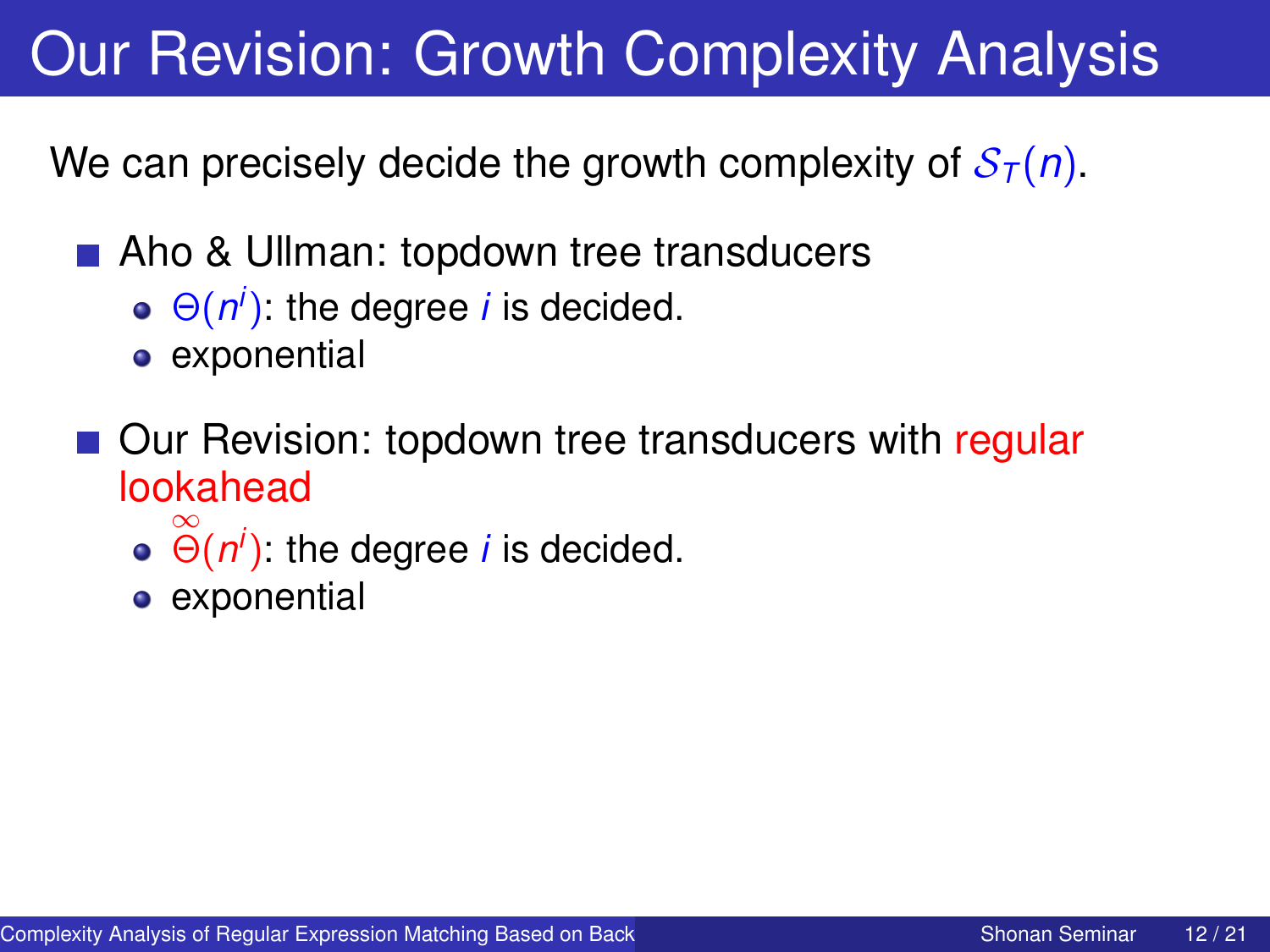#### Outline of Growth Complexity Analysis

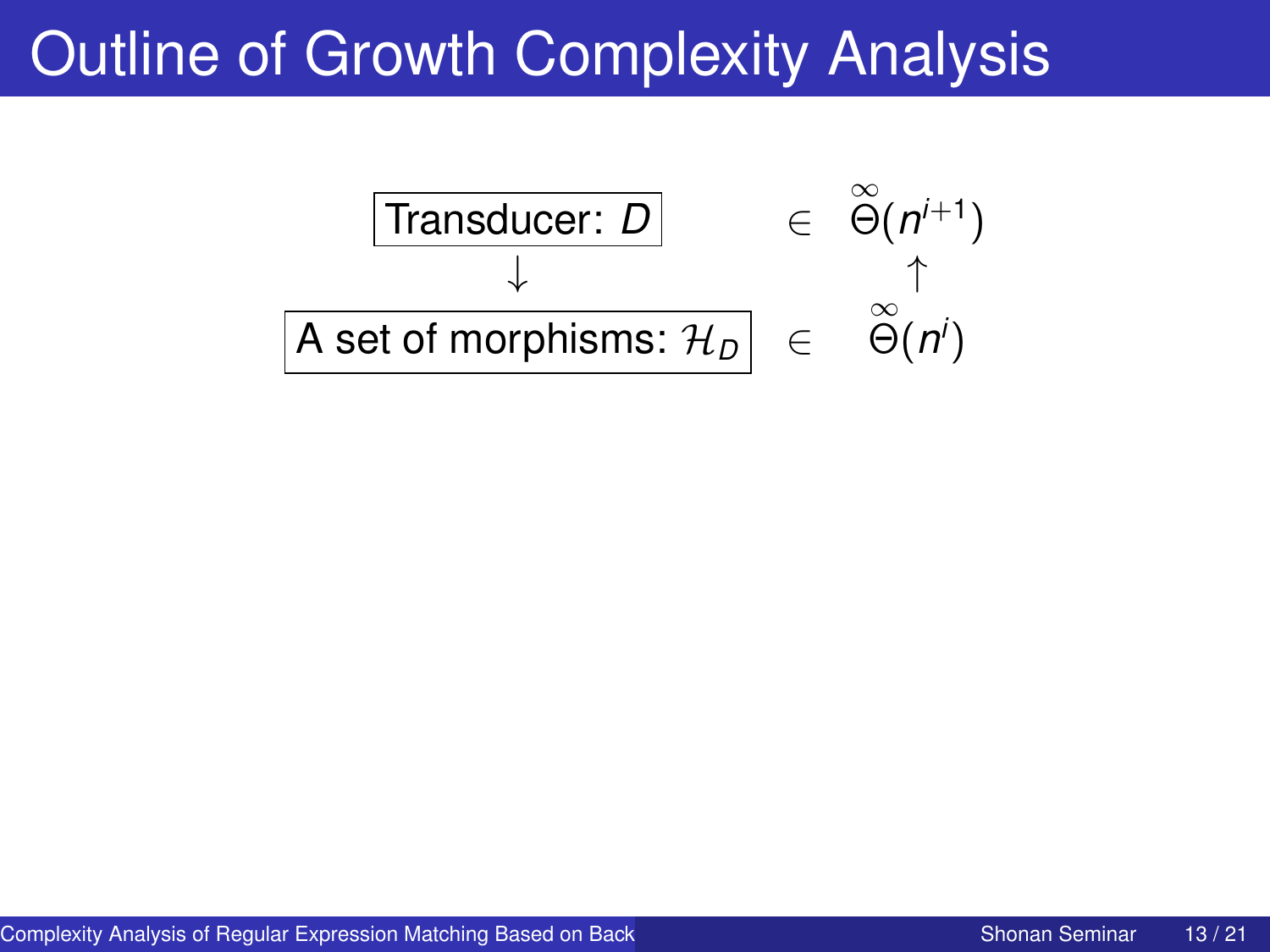### Outline of Growth Complexity Analysis



$$
\blacksquare \mathcal{H}_D = \{h_a \mid a \in \Sigma\}
$$

- *h<sup>a</sup>* : *Q* → *Q*<sup>∗</sup>
	- Transition rule:

$$
q_1(a(x)) \to \text{or}(q_1(x), \text{or}(q_2(x), q_1(x)))
$$
  

$$
q_2(a(x)) \to \text{fail}
$$

• Morphism:

$$
h_a(q_1)=q_1q_2q_1, \qquad h_a(q_2)=\epsilon
$$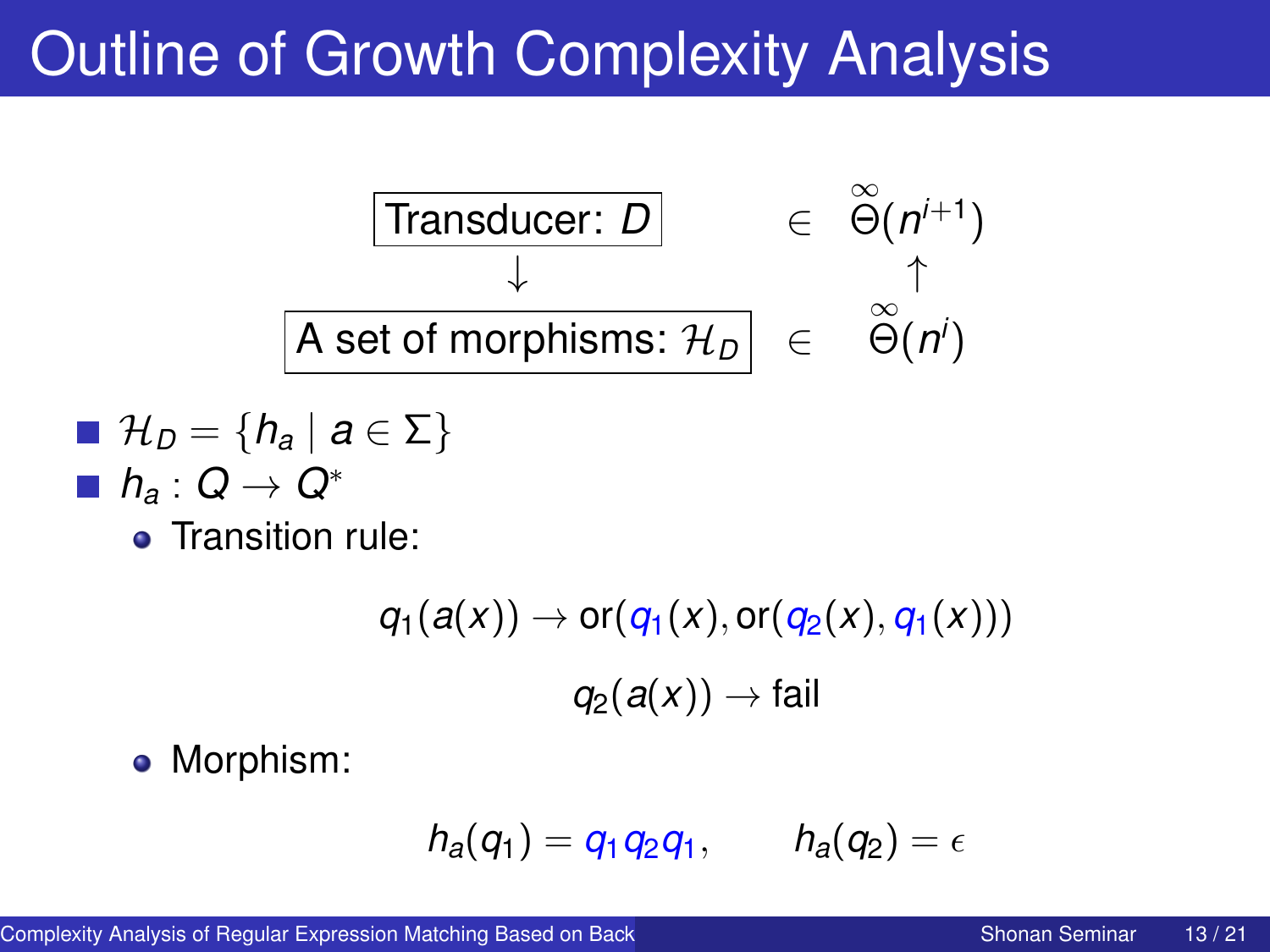### Proliferation Rate of Morphisms

Let H be a finite set of moprhisms over *Q*. Definition: proliferation rate of *q* ∈ *Q*

$$
\mathcal{S}_{\mathcal{H},q}(n) = \max_{\alpha \in \mathcal{H}^n} |\alpha(q)|
$$

#### Theorem

The growth complexity can be decided by the order of the proliferation rate of the initial state  $q_0$ .

| Morphisms: $\mathcal{S}_{\mathcal{H}_D,q_0}$ | Transducer: $S_D$                         |
|----------------------------------------------|-------------------------------------------|
| $\infty$<br>$\Theta(0)$                      | $\infty$<br>$\Theta(1)$                   |
| $\infty$<br>$\widetilde{\Theta}(n^i)$        | $\stackrel{\infty}{\Theta}$ ( $n^{i+1}$ ) |
| exponential                                  | exponential                               |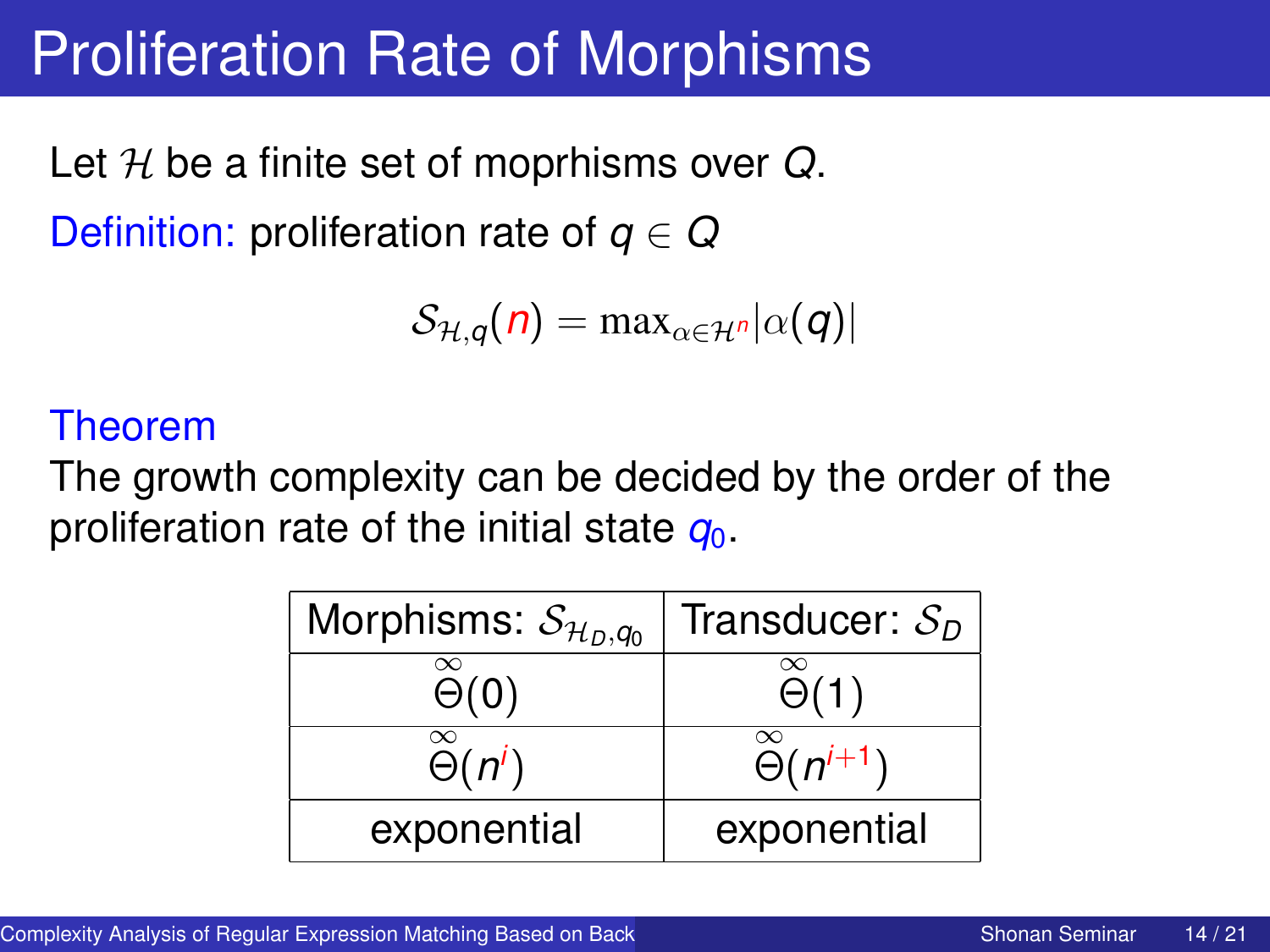# Pumping Lemma for Morphisms

Definition [Pumpable] (Aho & Ullman 1971, Engelfriet & Maneth 2003)

*q* is pumpable if there exist  $\alpha, \beta \in \mathcal{H}^*$  and  $q_1, q_2 \in Q$  s.t.

- $q_1$  ∈  $\alpha$ (*q*)
- $\blacksquare$ *q*<sub>1</sub>, *q*<sub>2</sub> ∈ β(*q*<sub>1</sub>)
	- **•**  $q_1$ ,  $q_2$  must appear at different positions in  $\beta(q_1)$ .
- $\rule{1em}{0}$ *q*<sub>2</sub> ∈ β(*q*<sub>2</sub>)

#### **Proposition**

- $q$  is pumpable  $\Longrightarrow$   $q\in\stackrel{\infty}{\Omega}(n)$
- $q \notin O(1)$  *⇒ q* **is pumpable** 
	- *q* is not pumpable  $\implies$  *q*  $\in$  *O*(1)

(we write  $q \in O(f(n))$  for  $S_{H,q}(n) \in O(f(n))$ )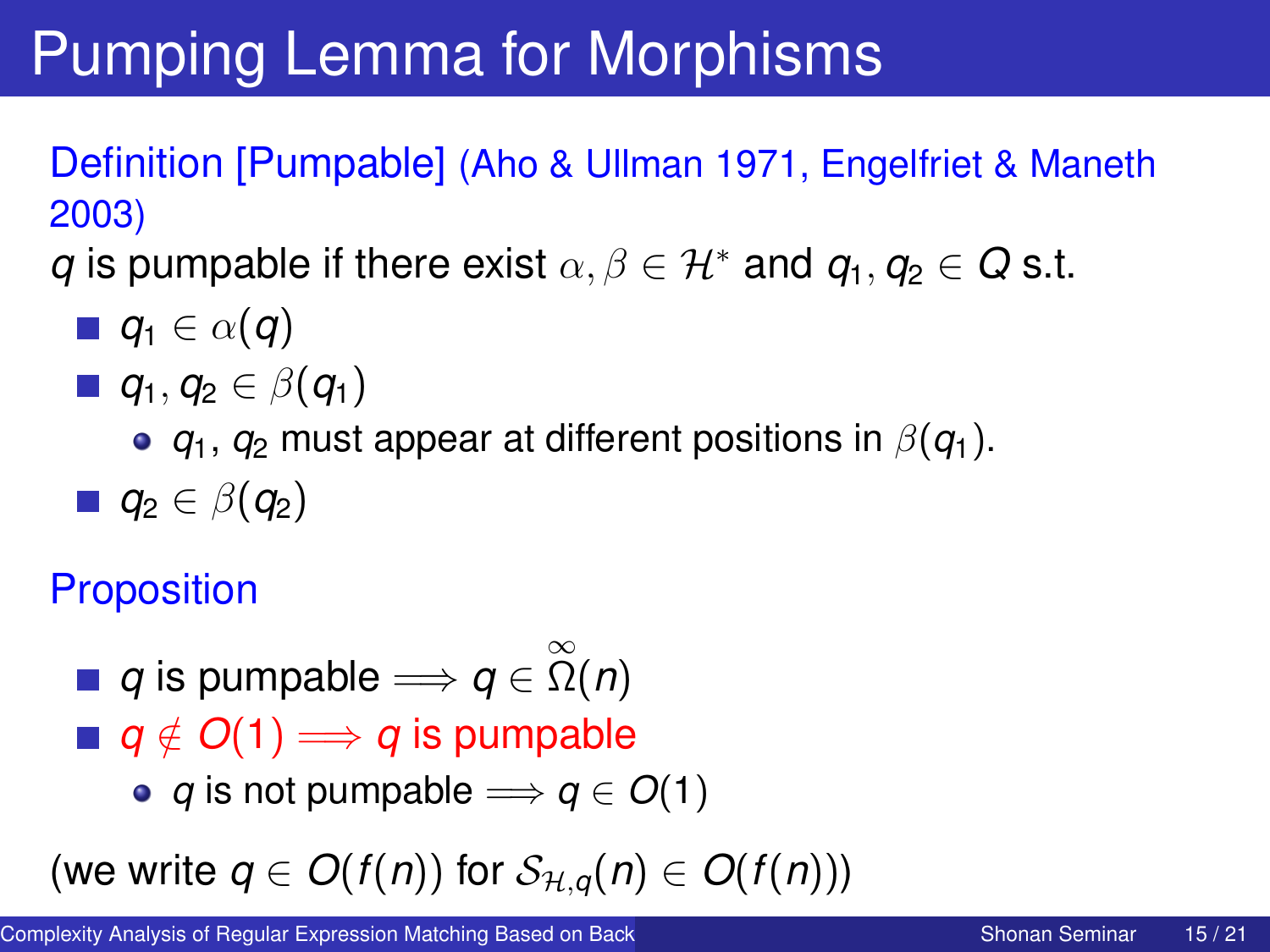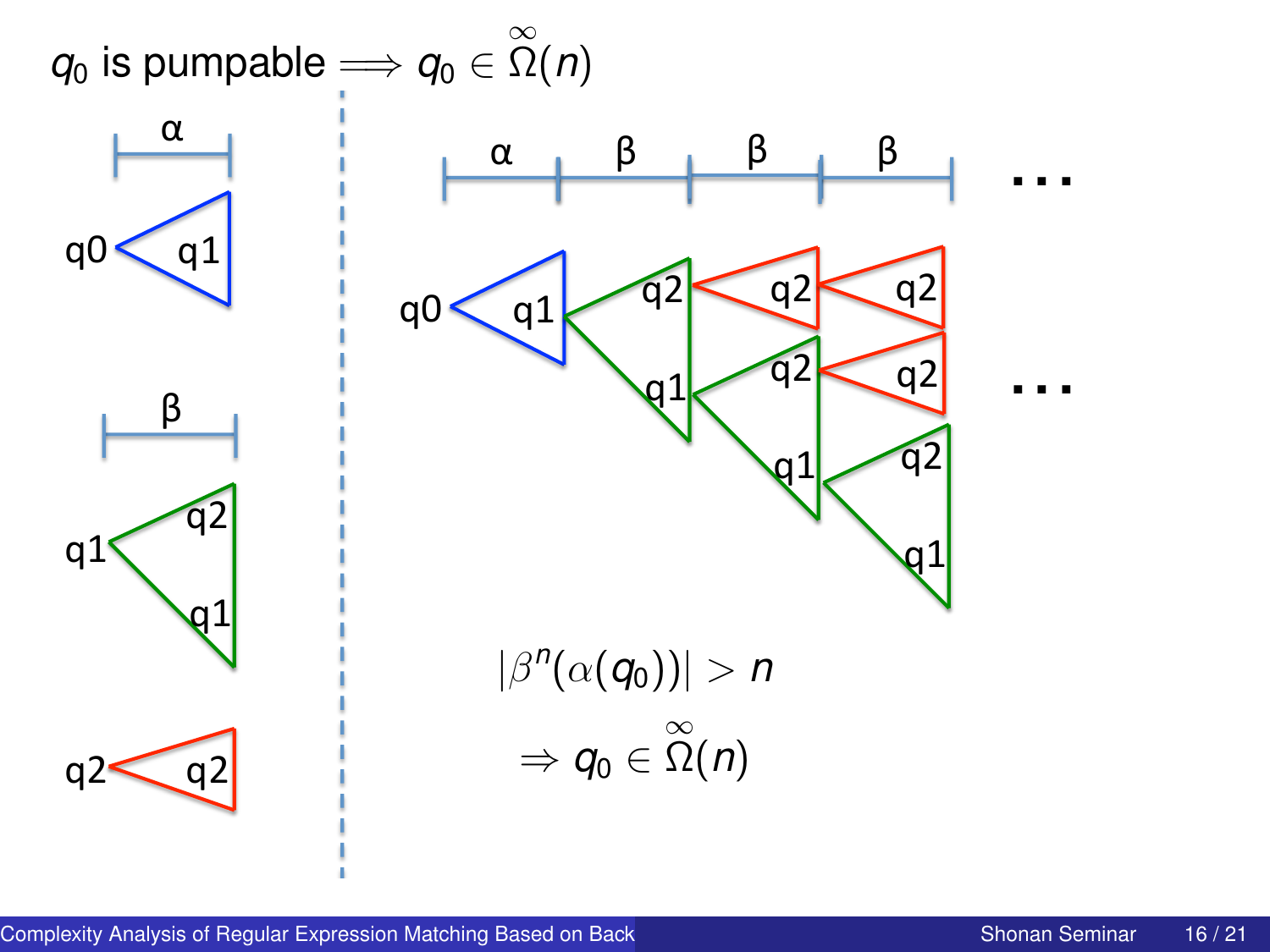#### Higher Degree: Θ(*n i* ) ∞

Restriction H*Q*:

$$
\mathcal{H}_{Q} = \{ \iota_{Q} \circ h \mid h \in \mathcal{H} \}
$$

$$
\iota_{Q}(q) = \left\{ \begin{array}{ll} q & \text{if } q \in Q \\ \epsilon & \text{otherwise} \end{array} \right.
$$

Lemma Let  $Q = Q_1 \cup Q_2$  and  $q \in Q_2$  $Q_1 = \{q \mid q \in O(n^{i-1})\}$  and  $Q_2 = \{q \mid q \in \mathbb{Z}(n^i)\}$ 

Then,

- If *q* is not pumpable in  $\mathcal{H}_{Q_2}$ , then  $q \in O(n^i)$ .
- If *q* is pumpable in  $\mathcal{H}_{Q_2}$ , then  $q \in \mathbb{\tilde{Q}}(n^{i+1})$ .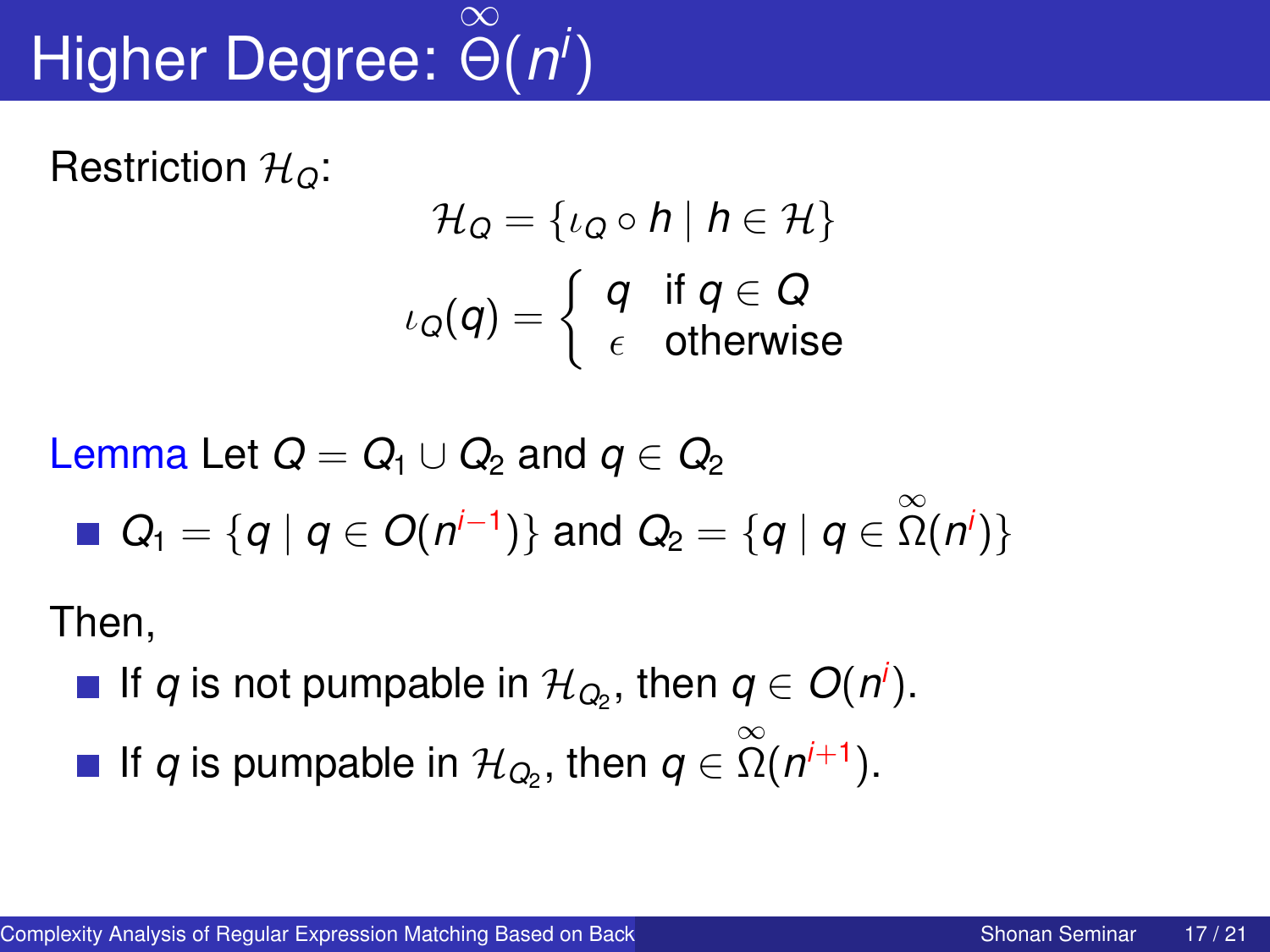#### Transducer with Regular Lookahead

Transducer with Regular Lookahead

- **Lookahead automaton:**  $A = (P, \Sigma, \delta, p_0)$ .
- **Transition rule:**  $q(a(x)) \stackrel{p}{\rightarrow} t$ 
	- The rule is taken if  $\hat{\delta}(\rho_0, x^{\rm rev}) = \rho.$

Morphism:

*n*<sub>*a*</sub><sub>*n*</sub>(*q*) is derived from  $q(a(x)) \stackrel{p}{\rightarrow} t$  $\mathcal{H}_{\rho_1,\rho_2} = \{h_{a,\rho_2} \mid \delta(\rho_2, a) = \rho_1\}$  $\mathcal{H}_{\rho_1,\rho_2}\circ\mathcal{H}_{\rho_2',\rho_3}$  is only defined when  $\rho_2=\rho_2'.$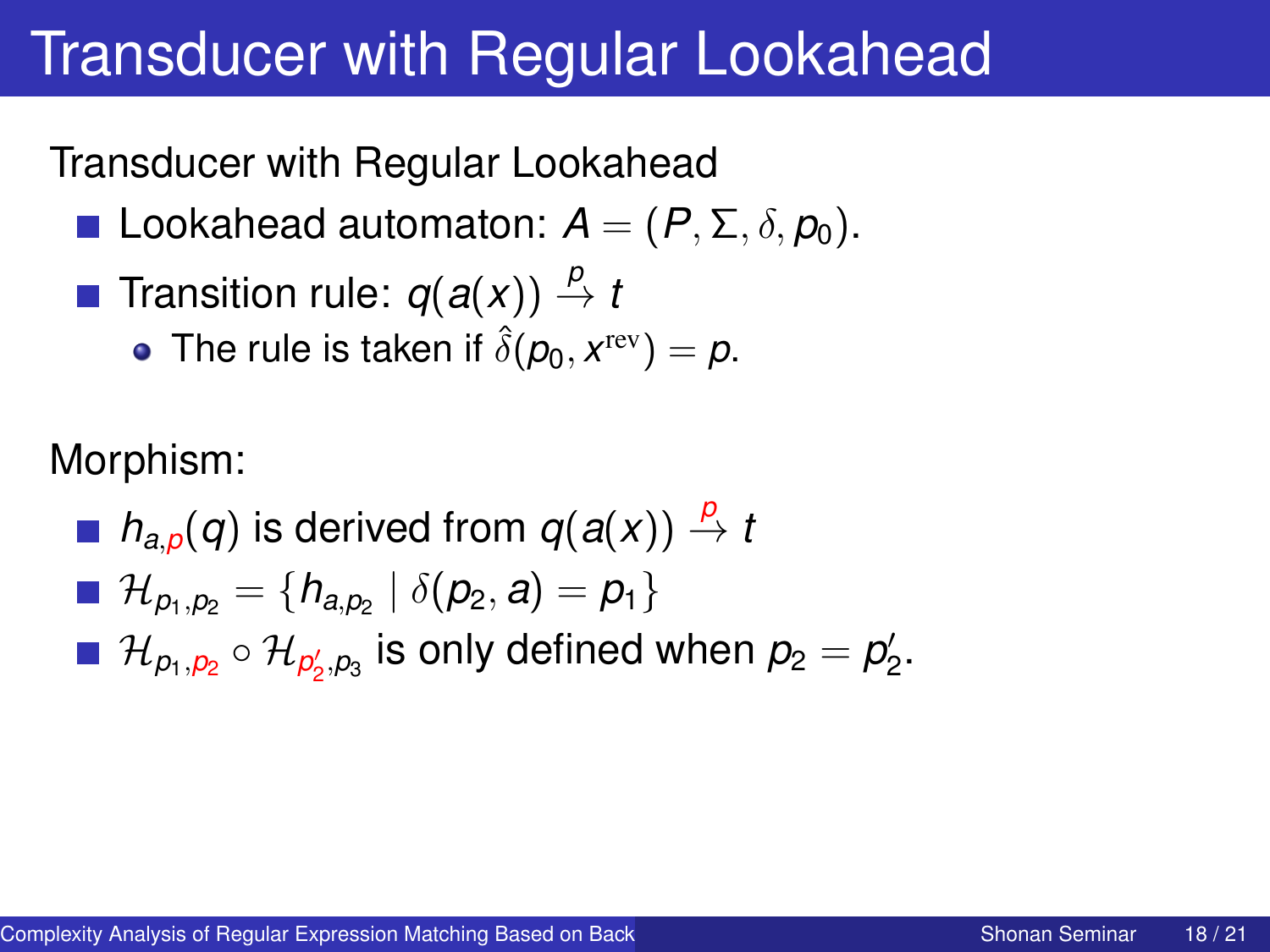

Complexity Analysis of Regular Expression Matching Based on Back Theorem Complexity Shonan Seminar 19/21